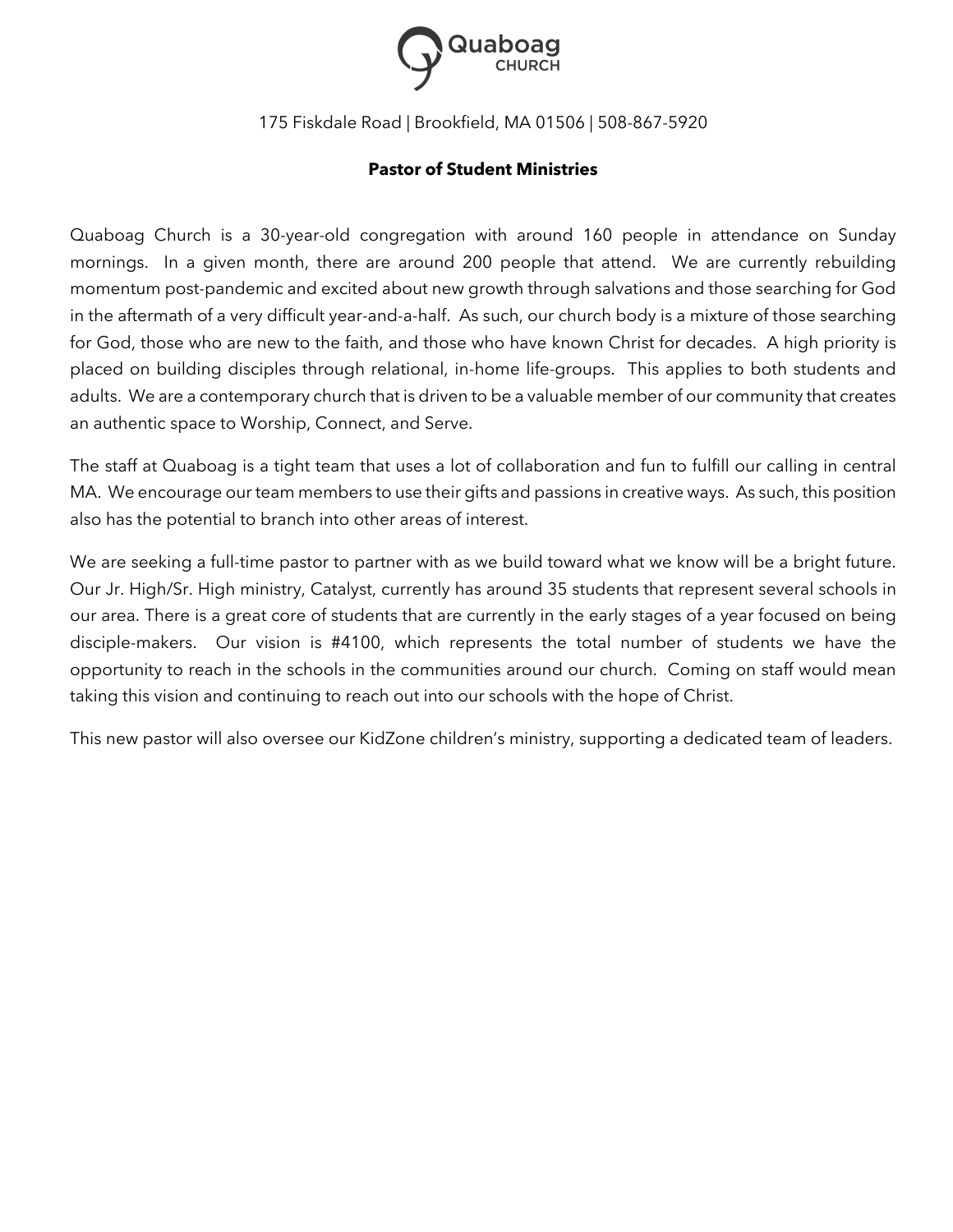### **Overview:**

Quaboag Church seeks a community-minded leader who will cultivate in our students a passion for loving God, loving others and sharing Christ. For student ministries, this means leading leaders well, as there is a great team in place.

## **Responsibilities**: (40-50 hrs. per week)

- Student Ministries (60%)
	- o Student Ministries Leadership Development
		- **•** Identify, train and develop adult and student leaders
	- o Community
		- Continue to develop relationships with local businesses and schools
	- o Culture
		- Lead an *evangelize and invite culture where students see themselves as the primary* means by which God will build his church
		- Communicate a clear missional vision owned personally by our students, parents and leaders: "Love God. Love Others. Make Disciple-Makers."
	- o Calendar
		- Plan the year building toward the mission of the church: making disciple-makers
	- o Parents
		- Partner with parents through consistent communication and support
	- o Safety
		- Maintain updated CORI/SORI information for all student ministry workers
		- Maintain proper on-boarding process for student ministry leaders
	- o KidZone
		- Lead and support KidZone Coordinator and KidZone volunteers
- General Pastoral Ministries
	- o Leading people to salvation and baptisms
	- o Counseling, preaching and performing weddings and memorials (all as needed)

# **Qualifications**:

- Pastoral
	- o A recognized gift of teaching
	- o Ability to be a team player and lead leaders
	- o Good time management and scheduling skills
	- o Ability to build relationships with church members *and* surrounding community
	- o Ability to utilize Scripture and programming to make disciple-makers
- Personal
	- o Actively engaged in regular personal growth through time in Scripture and prayer
	- o Godly characteristics of a leader that reflects an intimate relationship with Jesus as described in 1 Tim 3:2-13 and Titus 1:6-9
	- o Firm grasp of Scripture and core doctrines of the Christian faith